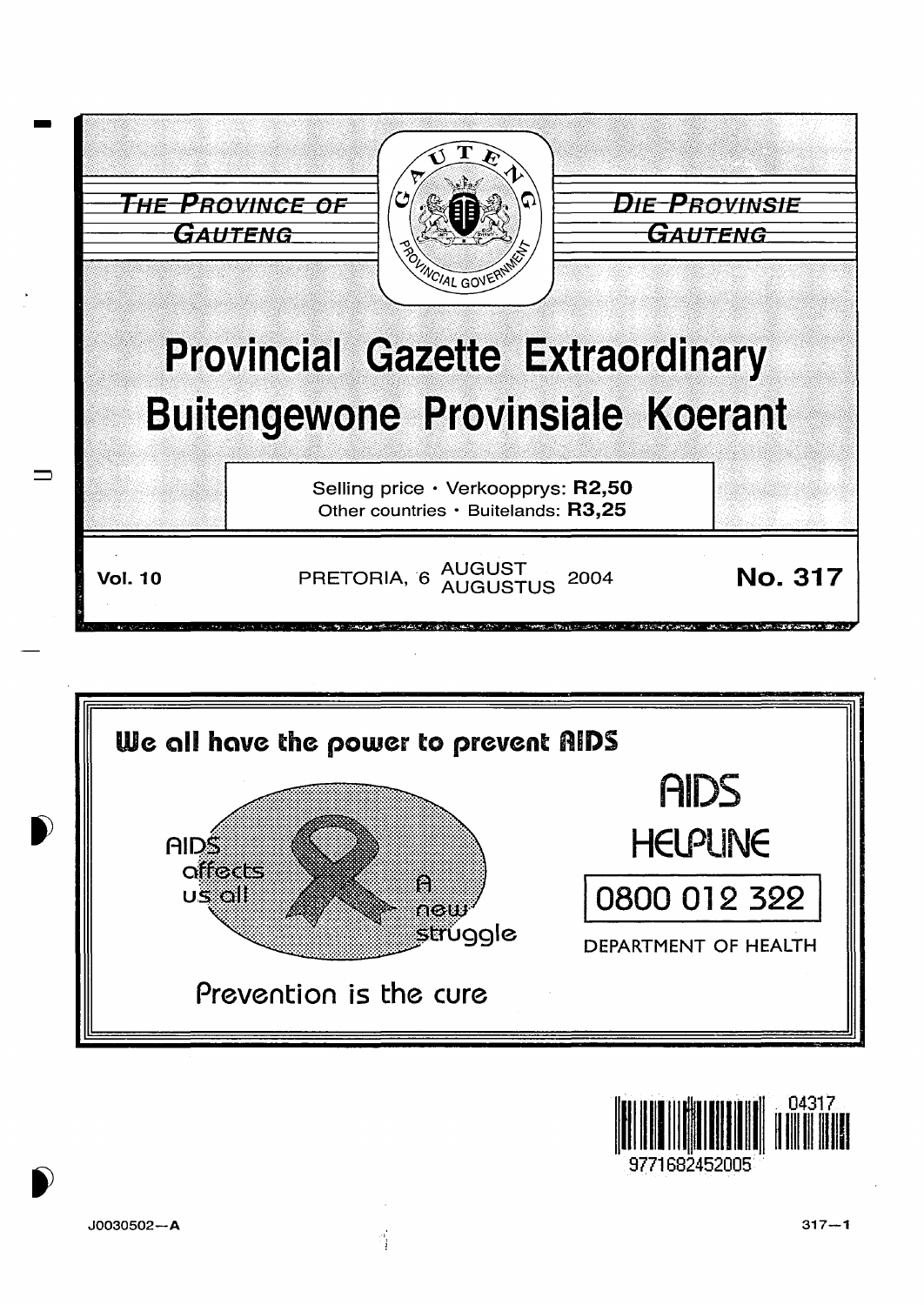$\bar{z}$ 

# **CONTENTS • INHOUD**

المستخدم المستخدم المستخدم المستخدم المستخدم المستخدم المستخدم المستخدم المستخدم المستخدم المستخدم المستخدم ال<br>المستخدم المستخدم المستخدم المستخدم المستخدم المستخدم المستخدم المستخدم المستخدم المستخدم المستخدم المستخدم ال Page Gazet<br>No. No.

#### **LOCAL AUTHORITY NOTICE**

1657 Gauteng Removal of Restrictions Act (3/1996): City of Johannesburg: Removal of conditions: Ert 3, Sunset Acres .. 3 317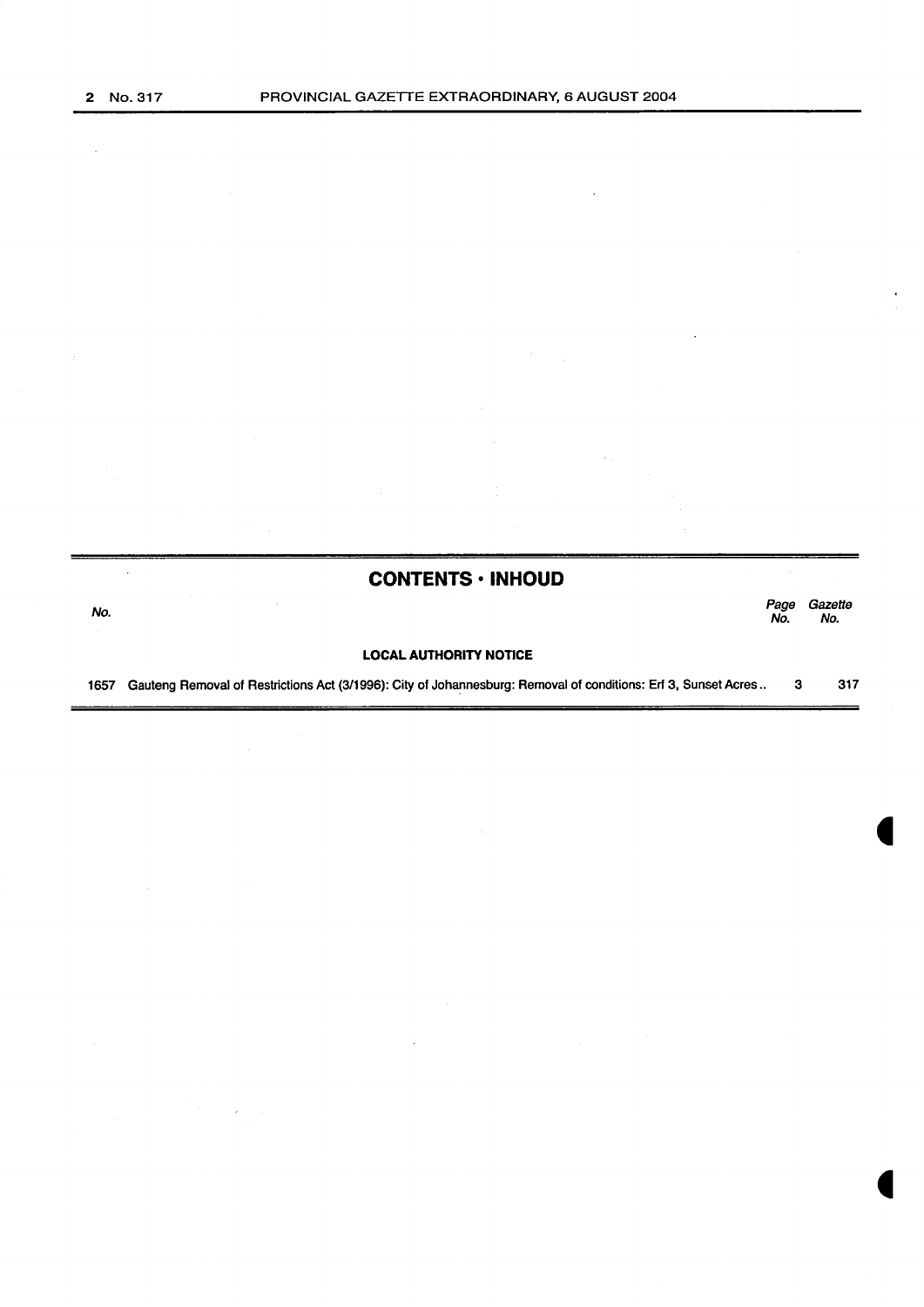# LOCAL AUTHORITY NOTICE

## LOCAL AUTHORITY NOTICE 1657

#### CITY OF JOHANNESBURG

#### REMOVAL OF RESTRICTIONS ACT ,1996 (Act No.3 of 1996)

#### NOTICE NR. 775/2004

It is hereby notified in terms of section 6 (8) of the Gauteng Removal of Restrictions Act, 1996, that the City of Johannesburg has approved that :

- 1) Conditions E, F, G, H, I, J, L, M, N, N(i), N(ii), 0 and P, from Deed of Transfer T52670/04 in respect of Remainder of Erf 3 Sunset Acres, to be removed; and
- 2) Sandton Town-Planning Scheme, 1980, be amended by the rezoning of Remaining Extent of Erf 3 Sunset Acres, from "Residential 1" to "Residential 2", subject to certain conditions, which amendment scheme will be known as Amendment Scheme 13-1553 as indicated on the approved application which is open for inspection at the office of the Executive Director: Development Planning, Transportation and Environment, 8<sup>th</sup> floor, A Block, Civic Centre, 158 Loveday Street, Braamfontein.
- 3) Amendment Scheme 13-1553 will come into operation on date of publication hereof.

#### Executive Director: Development Planning , Transportation and Environment

# PLAASLIKE BESTUURSKENNISGEWING 1657

#### STAD VAN JOHANNESBURG

GAUTENG WET OP OPHEFFING VAN BEPERKINGS, 1996, (Wet No.3 van 1996)

#### KENNISGEWING NR 775/2004

Hierby word ingevolge bepalings van artikel 6 (8) van die Gauteng Wet op Opheffing van Beperkings,1996, bekendgemaak dat die Stad van Johannesburg goegekeur het dat :

- 1) Voorwaardes, E, F, G, H, I, J, L, M, N, N(i), N(ii), 0 en P, vanaf Title Akte T52670/04 met betrekking tot Restant van Erf 3, Sunset Acres, opgehef word; en
- 2) Sandton-dorpbeplanningskema, 1980, gewysig word die hersonering van Restant van Erf 3, Sunset Acres, vanaf "Residensieel 1" na "Residensieel 2", onderworpe aan sekere voorwaardes, welke wysigingskema bekend sal staan as wysigingskema 13-1553 soos aangedui op die goedgekeurde aansoek wat ter insae le in die kantoor van die Uitvoerende Direkteur: Ontwikkelings Beplanning, Vervoer en Omgewing, 8ste vloer, A Blok, Burgersentrum, 158 Lovedaystraat, Braamfontein.
- 3) Wysigingskema 13-1553 sal in werking tree op datum van publikasie hiervan.

### Uitvoerende Direkteur: Ontwikkelings Beplanning, Vervoer en Omgewing

'I